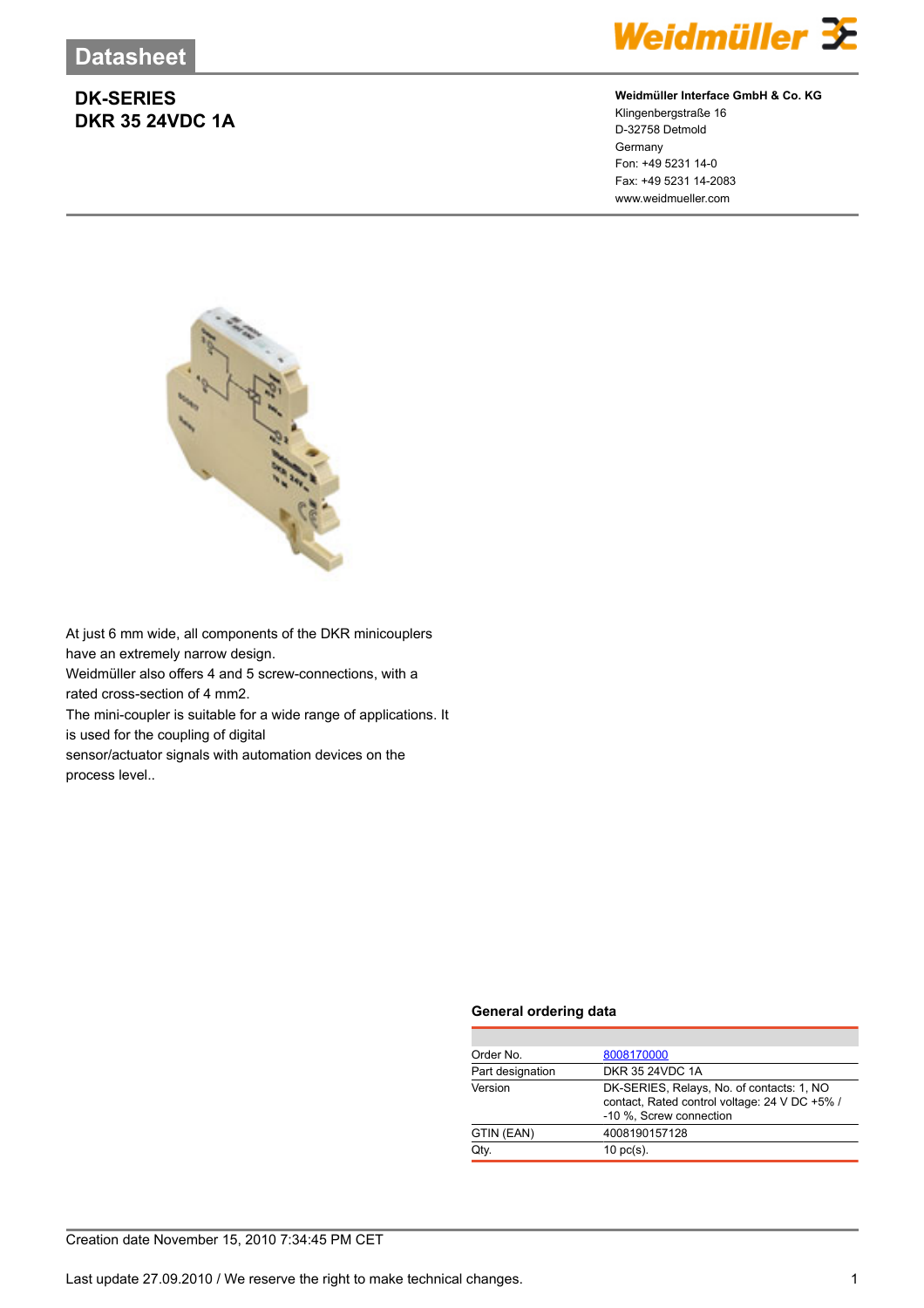# **Technical data www.weidmueller.com**

**Dimensions**



#### **Weidmüller Interface GmbH & Co. KG**

Klingenbergstraße 16 D-32758 Detmold Germany Fon: +49 5231 14-0 Fax: +49 5231 14-2083

| Length                                              | 77 mm                                        | Width                                | 6 mm                     |
|-----------------------------------------------------|----------------------------------------------|--------------------------------------|--------------------------|
| Height                                              | 62 mm                                        |                                      |                          |
| <b>Temperature</b>                                  |                                              |                                      |                          |
|                                                     |                                              |                                      |                          |
| Ambient temperature (operational)                   | -25 °C+40 °C                                 | Storage temperature                  | -40 °C+60 °C             |
| <b>Input</b>                                        |                                              |                                      |                          |
|                                                     |                                              |                                      |                          |
| Rated voltage                                       | 150 V                                        | Rated control voltage                | 24 V DC +5% / -10 %      |
| Pull-in (sparkover) / drop-out voltage DC coil 11 V |                                              | Rated current DC                     | 9.3 mA                   |
| Pull-in / drop-out current, DC coil                 | 7.5 mA                                       | Power rating                         | 225 mW                   |
| Status indicator                                    | Green LED                                    |                                      |                          |
| Output                                              |                                              |                                      |                          |
| Continuous current                                  | 0.5A                                         | Max. switching current               | 500 A                    |
| Max. switching frequency at rated load              | 20 Hz                                        | Sparkover time / Drop-out time       | typ. 0.72.5 ms / 0.22 ms |
| Switch-off delay                                    | typical. 0.22.0 ms                           | Switch-on delay                      | typically 0.72.5 ms      |
| Switching voltage AC, max.                          | 100 V                                        | making current                       | 500 mA                   |
| max. switching capacity                             | 10 W / 10 VA                                 | min. switching capacity              | 1 V / 1 mA               |
| <b>Contact data</b>                                 |                                              |                                      |                          |
|                                                     |                                              |                                      |                          |
| Contact design                                      | NO contact                                   | No. of contacts                      | 1                        |
| Contact material                                    | Rh/Ru                                        | Mechanical service life              | $10^9$ switching cycles  |
| <b>Rated data</b>                                   |                                              |                                      |                          |
|                                                     |                                              |                                      |                          |
| Conductor connection system                         | Screw connection                             | DIN Rail compatibility               | <b>TS 35</b>             |
| Humidity                                            | 40°C / 93% rel. humidity, no<br>condensation |                                      |                          |
| Insulation coordination (EN 50 178)                 |                                              |                                      |                          |
|                                                     |                                              |                                      |                          |
| Clearance and creepage distances for                |                                              | Dielectric strength to mounting rail |                          |
| control/load side                                   | $\geq 3$ mm                                  |                                      | 4 kV <sub>eff</sub>      |
| Impulse withstand voltage                           | 1.5 kV                                       | Overvoltage category                 | III                      |
| Pollution severity                                  | $\overline{c}$                               | Protection class                     | IP 20                    |
| Protective separation acc. to VDE 0106 part<br>101  | No                                           | Rated voltage                        | 150 V                    |
| Other technical data                                |                                              |                                      |                          |
|                                                     |                                              |                                      |                          |
| Free-wheel diode                                    | Yes                                          | Reverse polarity protection          | Available                |
| Status indicator                                    | Green LED                                    | Version                              | Relay coupler            |
| <b>Approvals</b>                                    |                                              |                                      |                          |
| Approvals institutes                                | GOSTME25; CE                                 |                                      |                          |
| <b>Classifications</b>                              |                                              |                                      |                          |
|                                                     |                                              |                                      |                          |
| <b>ETIM 2.0</b>                                     | EC001437                                     | <b>ETIM 3.0</b>                      | EC001437                 |
| eClass 5.1                                          | 27-37-16-01                                  | eClass 6.0                           | 27-37-16-01              |
|                                                     |                                              |                                      |                          |

## Creation date November 15, 2010 7:34:45 PM CET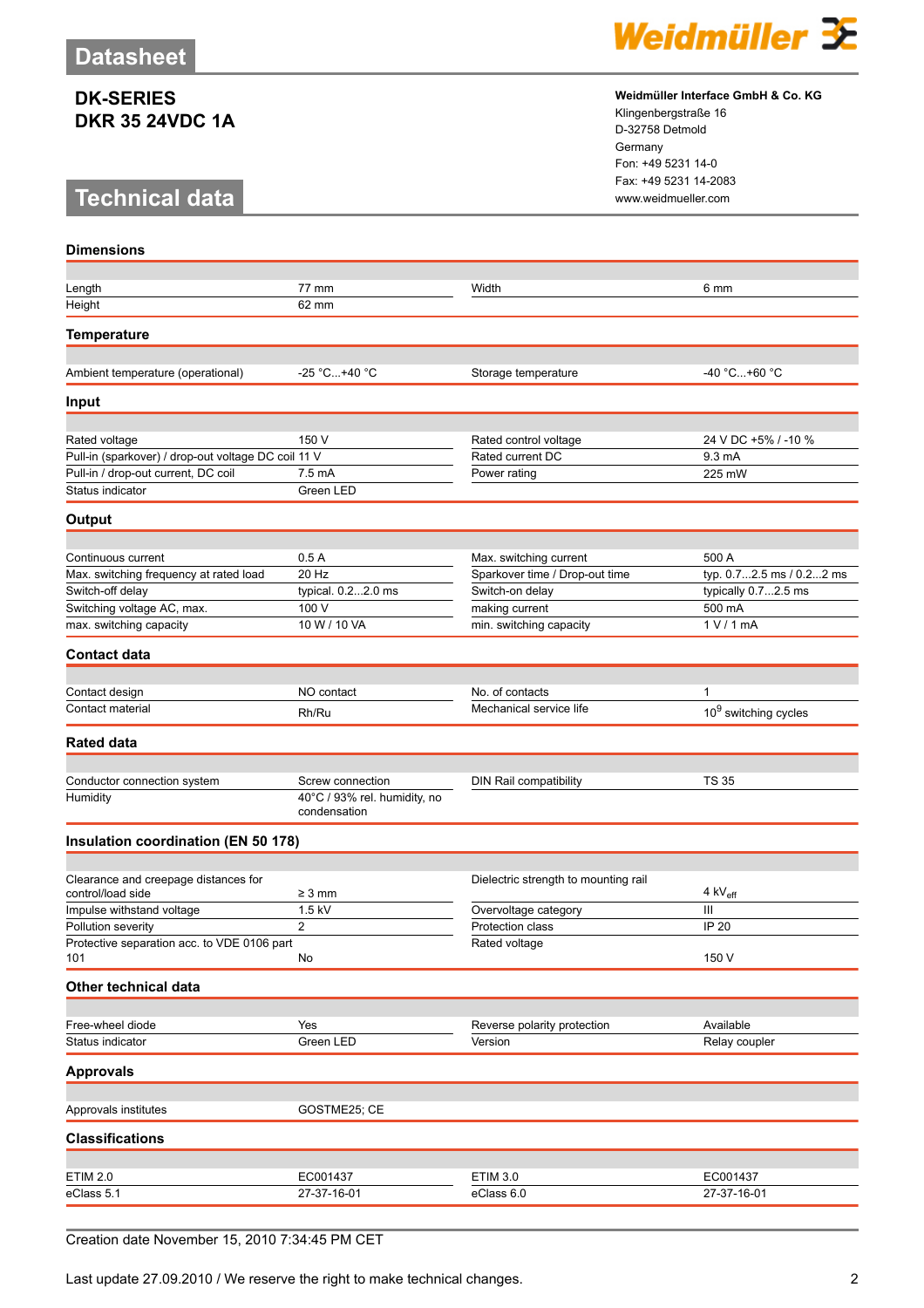# **Technical data www.weidmueller.com**

## **Notes**

Note, technical data End plate

AP DKT4 PA 0687560000



## **Weidmüller Interface GmbH & Co. KG**

Klingenbergstraße 16 D-32758 Detmold Germany Fon: +49 5231 14-0 Fax: +49 5231 14-2083